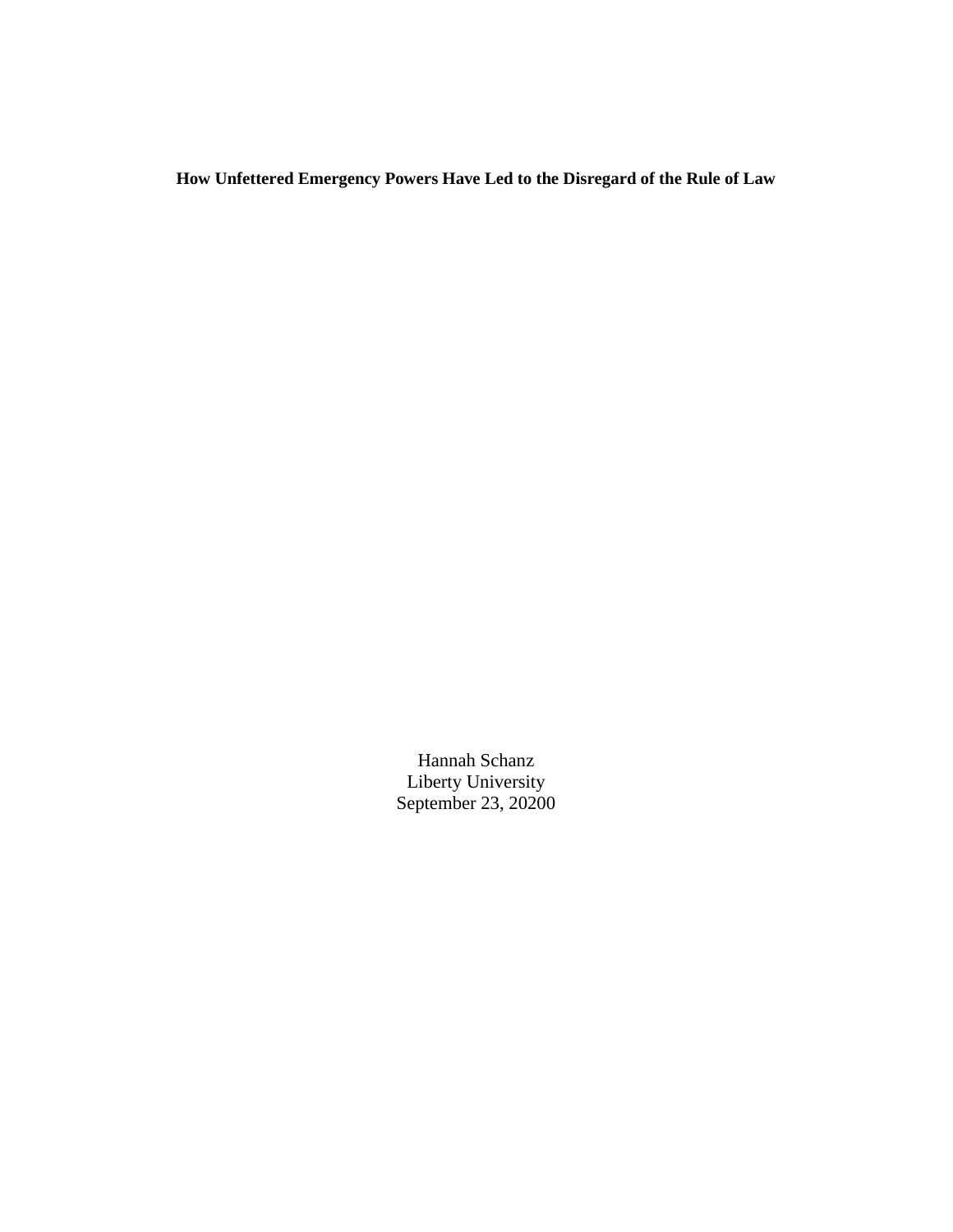Hannah is passionate about bringing justice and representation to the fatherless and hopes to use law as her avenue. Through her study of the Constitution, Hannah has grown a deep passion for its preservation, and for the youth of America to know its power and significance.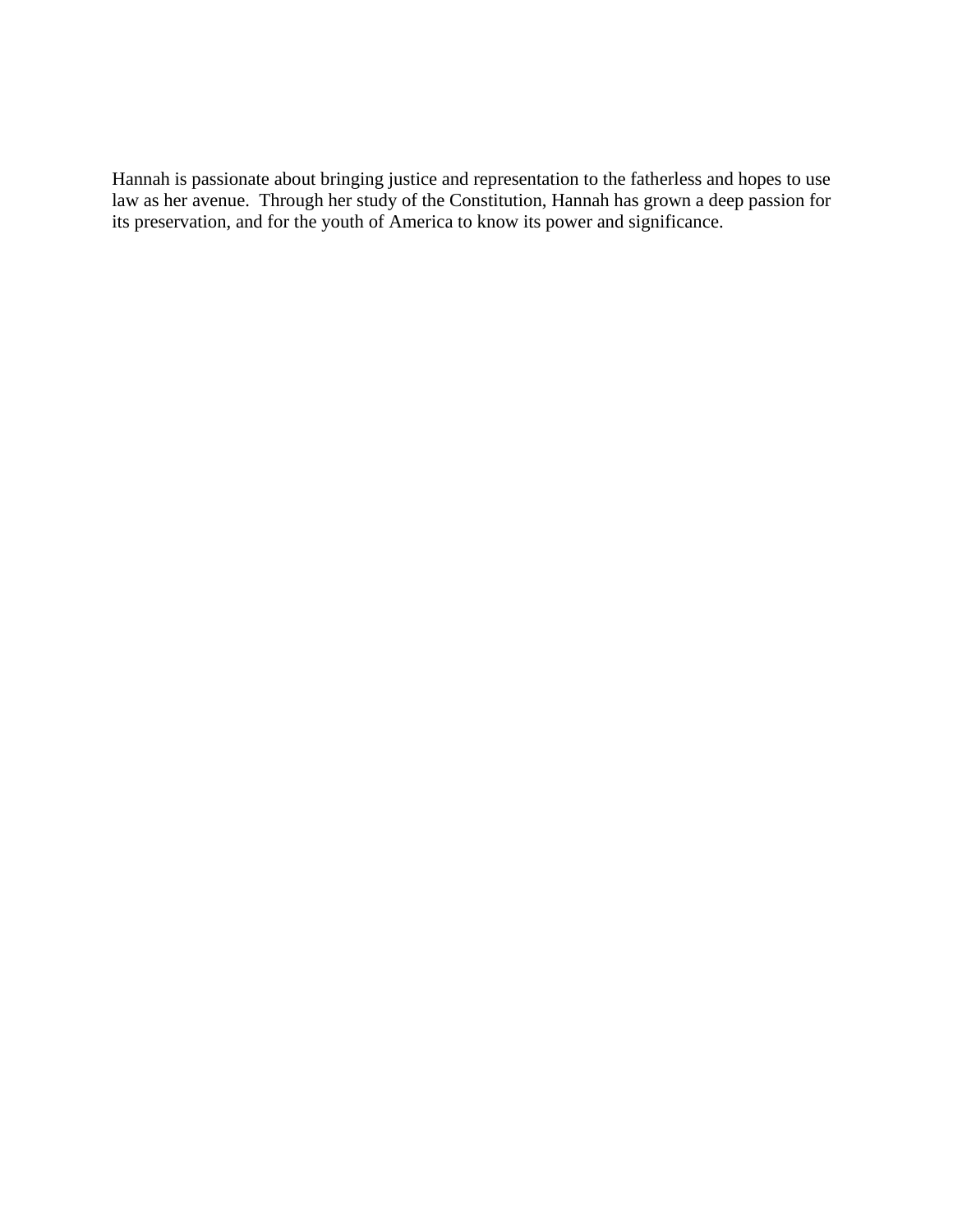#### **Introduction**

What a difference a day makes. How much more a month? A year? How different our world looked over a year ago before we knew about the COVID-19 virus. Children casually played on playgrounds during recesses; family and friends gathered at churches, weddings, and funerals; and over 40,000 fans cheered from the stadium as the Washington Nationals won their first World Series. But in March of 2020, dark clouds rolled in under which many Americans have still not felt the sunlight on their uncovered faces. School doors still remain shut. Churches, which were banned from meeting, forbidden from singing, and denied communion, are only now opening after hard fought battles all the way to the United States Supreme Court.<sup>1</sup> Life as we knew it was taken under the control of governors, but not all governors. Some governors did not have the authority to impose life-altering burdens on their citizens; others could only do so with Legislative oversight. The most dangerous were those who operated unilaterally, which almost always resulted in unfettered exercise of power over their fellow citizens. For many of these states where emergency powers of governors were unchecked, the restrictions continue even now. These inconsistencies in the application of emergency action of executive powers, are not due to a variation of the COVID-19 virus somehow impacting states differently; rather, the inconsistencies in the burdens placed upon the citizens of a given state depend upon the authority given to a governor through the states' statutes.<sup>2</sup>

In 1944, Friedrich Hayek, a famous economist, warned of unfettered executive powers in his timeless work, *The Road to Serfdom*. One of the most poignant chapters in this book is entitled "Planning and the Rule of Law." According to Friedrich Hayek, the rule of law is one in which:

General principles [are] laid down before hand, the 'rules of the game' which enable individuals to foresee how the course of apparatus of the state will be used, or what he and his fellow citizens will be allowed to do, or made to do, in stated circumstances.<sup>3</sup> The rule of law establishes the basic principle that laws should govern people, not rulers. When rulers govern people, equality is lost, and prejudice, favoritism, and status sway the decision maker.

As Hayek noted:

**<sup>1</sup>** *Calvary Chapel Dayton Valley v. Steve Sisolak, Governor of Nevada,* No. 19A1070, 1.

<sup>&</sup>lt;sup>2</sup> National Conference of State Legislatures, "Legislative Oversight of Emergency Executive Powers," accessed November 1, 2020, https://www.ncsl.org/research/about-statelegislatures/legislative-oversight-of-executive-orders.aspx.

<sup>3</sup> Friedrich A. Hayek, *The Road to Serfdom* (Chicago: University of Chicago Press, 1944), 72.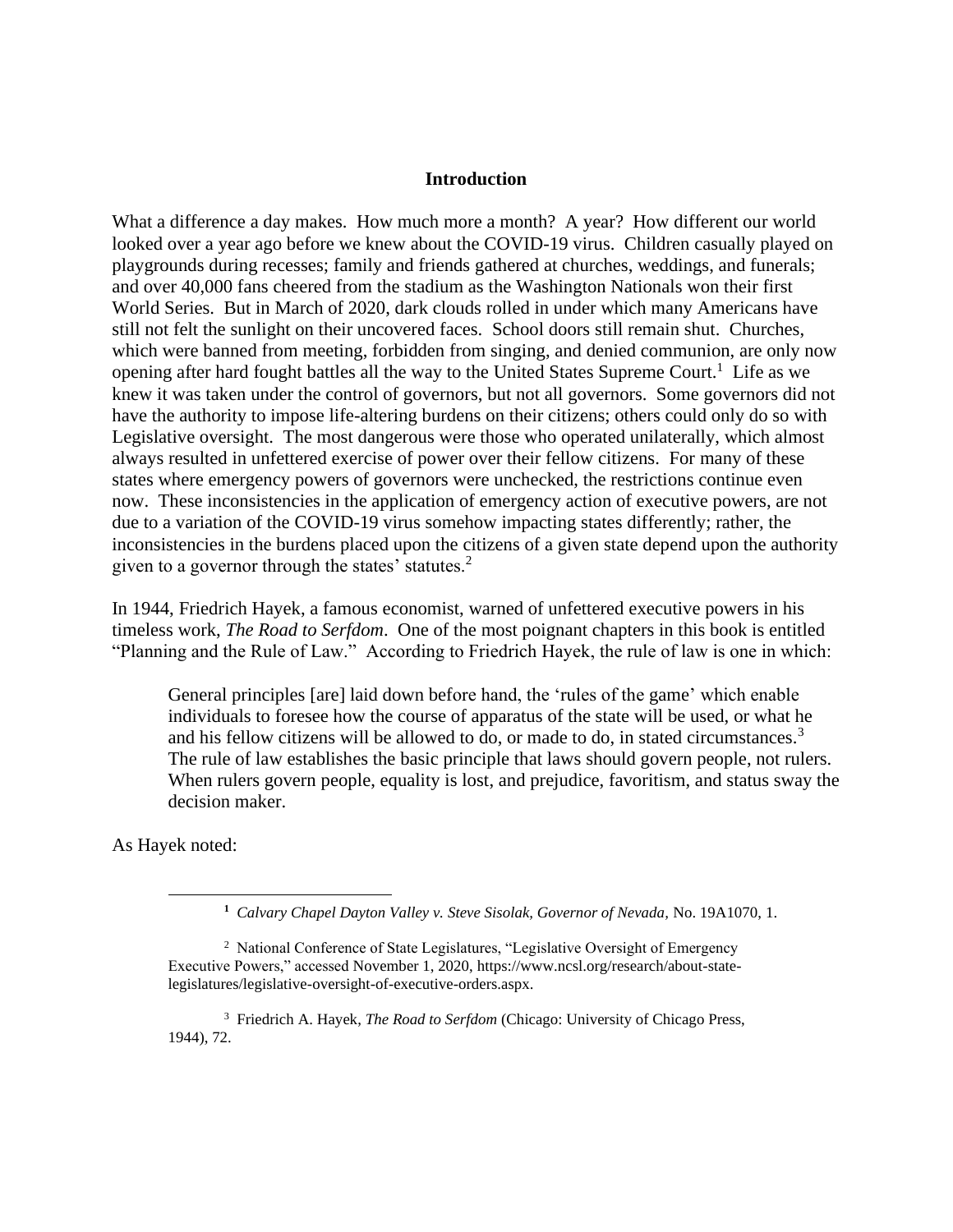Nothing distinguishes more clearly conditions in a free country from those in a country under arbitrary government than the observance in the former of the great principles known as the Rule of Law. $4$ 

Our own courts have long recognized the bedrock principle that we are a nation governed by laws:

[The] Rule of law is a principle under which all persons, institutions, and entities are accountable to laws that are: publicly promulgated, equally enforced, independently adjudicated, and consistent with international human rights principles.<sup>5</sup>

This principle was affirmed by our Founding Fathers; but even before then, other political philosophers were fully aware of the importance of the principle of the Rule of Law. Without its diligent application, any culture is on its way toward enslavement. As Americans, we need to consider carefully the authority placed in governors' hands as emergency powers. Within days of governors from across the United States imposing orders regulating certain activities - such as wearing face coverings; staying at least 6 feet from friends, colleagues, neighbors, and strangers; staying in their homes; and forbidding attendance at social gatherings, including weddings and religious services - citizens began to notice a disparity in treatment as it related to what was permitted conduct and what was deemed illegal. Many businesses were shut down, while others were able to remain open with no logical explanation as to why one would be treated differently from another. What seemed unthinkable as Americans, became a reality within weeks for many American citizens.

Emergency powers are granted to governors in times of disease, war, and other crisis situations.<sup>6</sup> Under normal circumstances, the power to legislate is reserved for the Legislature. However, when an emergency arises, Legislatures in some states, have ceded their power to the governors or an agency controlled by the governor. The National Conference of State Legislatures ("NCSL") has provided an excellent compendium on emergency powers identifying state-bystate the emergency powers granted to governors and the restrictions placed upon them. The NCSL notes generally:

<sup>4</sup> Ibid., 72.

<sup>&</sup>lt;sup>5</sup> "Overview: Rule of Law," United States Courts, accessed November 1, 2020, https://www.uscourts.gov/educational-resources/educational-activities/overview-rule-law.

<sup>6</sup> National Conference of State Legislatures, "Legislative Oversight of Emergency Executive Powers."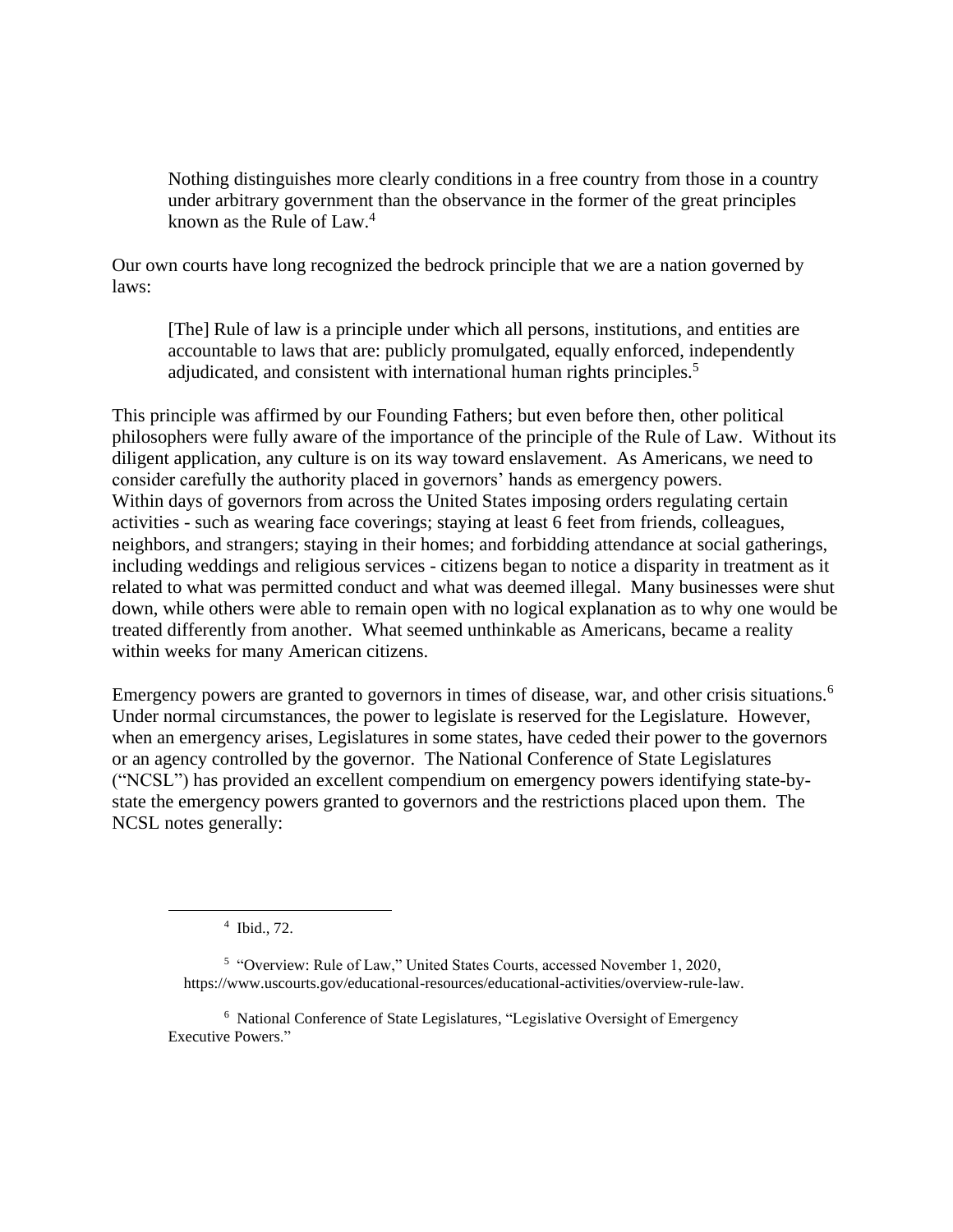These [emergency] powers include authority normally reserved for legislatures, such as the ability to suspend existing statutes or effectively create new laws – albeit temporarily and only as needed to respond to the emergency situation.<sup>7</sup>

The COVID-19 pandemic has added to our vocabulary new phrases, and perhaps even concepts. Many governors made determinations of what is "essential" and "not essential" conduct or occupations. There could be no better example of the departure from the Rule of Law, than a governor or agency controlled by the governor arbitrarily deciding what is essential or nonessential. Millions of Americans learned from their elected official that they were non-essential their churches were non-essential; their businesses were non-essential; and the education of their children was non-essential. On the other hand, shopping at Lowe's, Walmart, Home Depot, purchasing marijuana from a cannabis dispensary, or alcohol from a liquor store were all deemed essential.

In my own state of Oregon, Oregon Governor Brown placed restrictions on all indoor and outdoor gatherings and threatened to forcibly close businesses that would not comply. Under Oregon Revised Statute 401.990, if a person violated any of the provisions implemented by the governor, upon conviction that person would be guilty of a Class C misdemeanor, resulting in up to 30 days in jail and a fine of up to  $$1,250.00$ .<sup>8</sup>

At the time, the executive orders imposing these types of penalties were put in place, many believed that even if the governor created an arbitrary edict that could potentially destroy a business or shut down a church, surely the Rule of Law would require that some objective time limitation would be placed on the executive order. Unfortunately, that was not the case, demonstrating that once the Rule of Law is abandoned, there seems to be no limit on a ruler's power. Again, in my own state, Oregon Governor Kate Brown answered the question of how long such emergency edicts would exist in Oregon Executive Order Number 20-12, in which she stated:

This Executive Order is effective immediately, and remains in effect until terminated by the Governor.<sup>9</sup>

What if the governor chose to never lift the restrictions? Those citizens living in states in which the governors implemented these types of emergency orders began to ask the question, where in

<sup>8</sup> "ORS 401.990 Penalties," ORS 401.990 Penalties 2020 Oregon Revised Statutes, accessed November 1, 2020, https://www.oregonlaws.org/ors/401.990.

<sup>9</sup> Office of the Governor State of Oregon, *Executive Order No. 20-12,* 8 https://govsite-assets.s3.amazonaws.com/jkAULYKcSh6DoDF8wBM0\_EO%2020-12.pdf.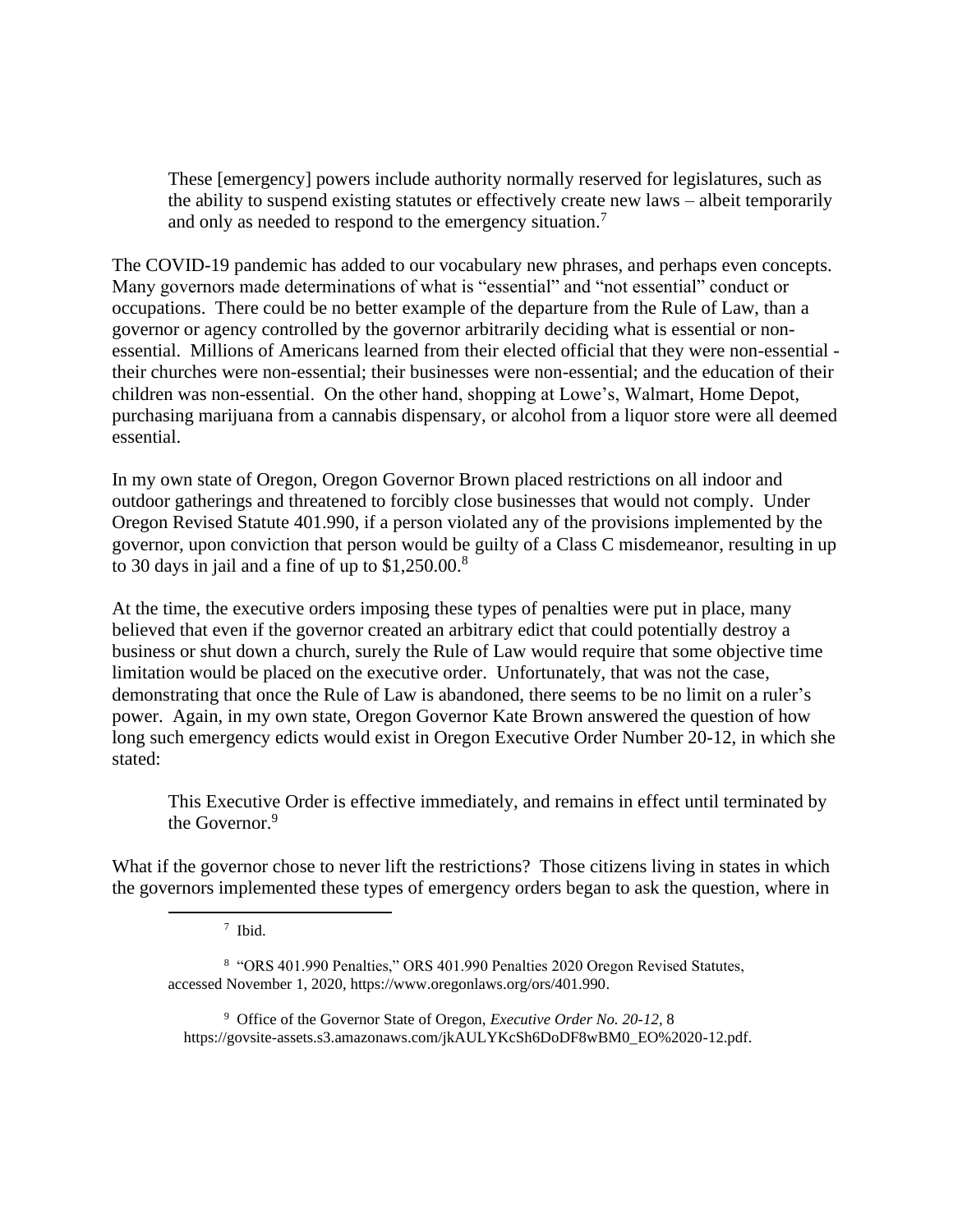the emergency orders is there accountability under the U.S. and State Constitutions? What about basic human rights? How could governors be given unfettered power to place restrictions on the citizens of their states without any checks on these powers? This unchecked power resulted in the abolition of the Rule of Law.

However, not every state lost sight of the Rule of Law amidst the pandemic. Those living in South Dakota experienced a different 2020 than much of the rest of the country. Prior to 2021 nowhere under the State Constitution of South Dakota could the governor alone determine how her state and citizens would respond to an emergency. Under SDLRC 34-48A-2 an emergency was to be managed through a Division of Emergency Management, conference between the Governor, secretary, and governing bodies, and associations, boards, and departments that would seek the safety, health, and welfare of the people.<sup>10</sup> Under this leadership South Dakota remained open and remained stable throughout the pandemic. Businesses were not required to close, and in December of 2020 the state held the lowest unemployment rate along with Nebraska, another state where the governor did not have unfettered power.

In many instances, the governors' powers were actually "emerging powers" under the guise of "emergency powers." As will be discussed, this has resulted in the violation of the separation of powers between the executive branch and the legislative branch, the unequal application of the law, and the total abrogation of checks and balances designed to protect citizens from the infringement of their constitutional and civil rights. In other words, the complete abolition of the Rule of Law.

## **Executive Power Ignores Separation of Power and Becomes Consolidation of Power**

Laws should be made by legislatures, not governors. When a governor legislates, the result is a direct violation of the doctrine on which our country was founded and which almost all states recognize in their own constitutions, that power or branches of the government must be separated. This was fully affirmed and implemented by our Founders. In *Federalist 51*, James Madison wrote, "ambition must be made to counteract ambition."<sup>11</sup> This is the purpose for the separation of powers. The executive and legislative branches should work in tandem to ensure the safety and the preservation of constitutional rights during a local or national emergency. John Adams knew what could happen if a person was given unchecked power, and he viewed it as one of the greatest dangers to democracy. John Adams said:

<sup>10</sup> "SDLRC 34-48A-2 South Dakota Legislature," Legislative Research Council, https://sdlegislature.gov/Statutes/Codified\_Laws/2057926z

<sup>&</sup>lt;sup>11</sup> "Federalist Papers No. 51," Bill of Rights Institute, March 8, 2015, https://billofrightsinstitute.org/founding- documents/primary-source-documents/the-federalistpapers/federalist-papers-no-51/.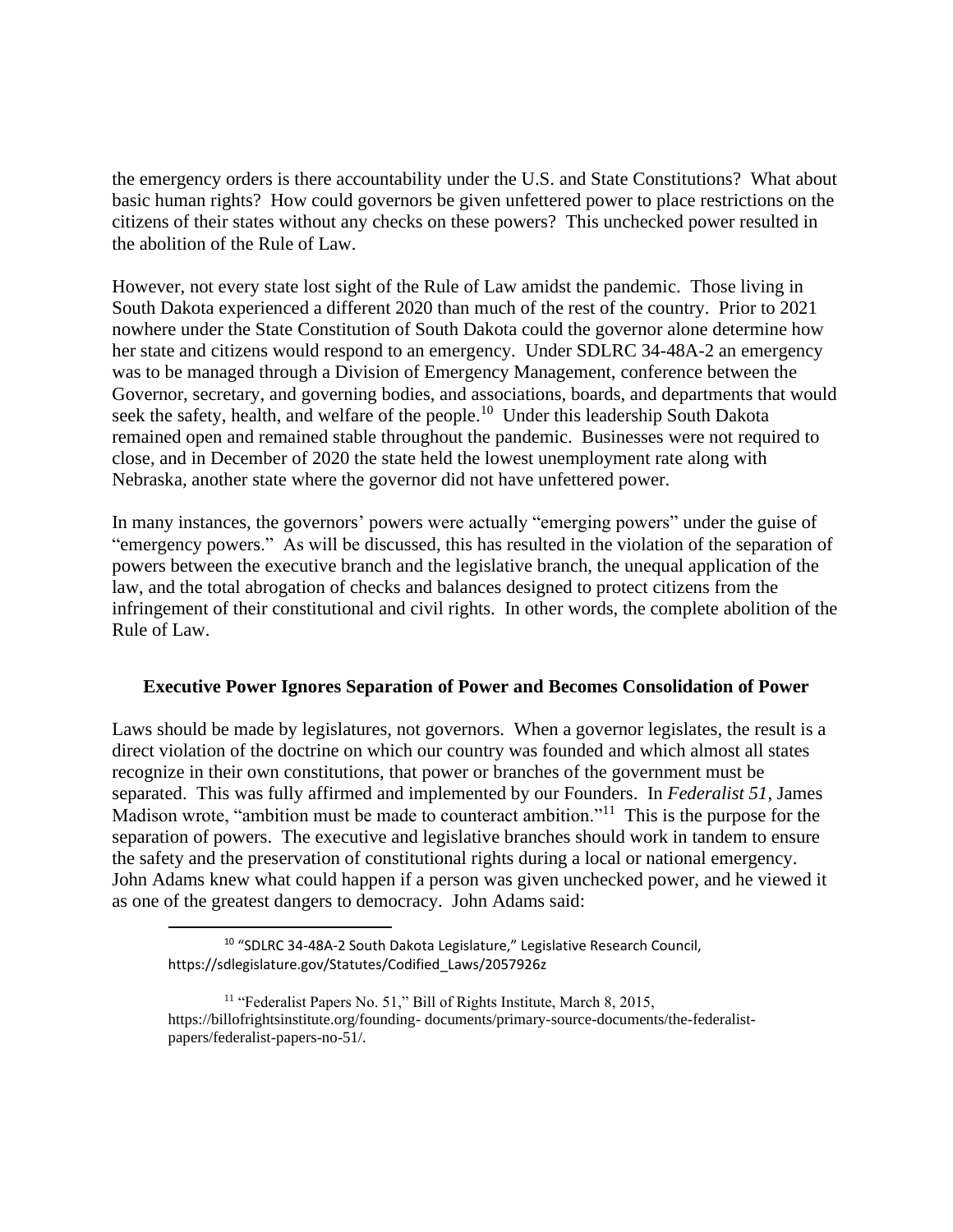We may appeal to every page of history we have hitherto turned over, for proofs irrefragable, that the people, when they have been unchecked, have been as unjust, tyrannical, brutal, barbarous and cruel as any king or senate possessed of uncontrollable power. $^{12}$ 

John Adams was instrumental in the drafting of the Massachusetts Constitution. In Article XXX, he indicated that each branch of government should operate under its intentional design, and in no other fashion. When one branch of government begins to operate as the other, the balance of powers is disturbed. This has been clearly demonstrated throughout the pandemic in many instances where the executive branch has operated as the legislative branch establishing and enforcing the law. John Adams, in Article XXX of the Massachusetts Constitution, ended with the acknowledgement that each branch should operate under its intentional design and no other fashion for the purpose that "it may be a government of laws and not of men."<sup>13</sup> When power is equally distributed and checked, government remains under the law.

Similarly, John Locke, a political philosopher who greatly influenced many of the Founding Fathers, saw the importance of a strong legislative branch. To John Locke, the legislative branch was the branch closest to the people, and therefore could be more easily influenced by them. In his *Second Treaties of Government,* John Locke stated:

Yet the legislative being only a fiduciary power to act for certain ends, there remains still in the people a supreme power to remove or alter the legislative, when they find the legislative act contrary to the trust reposed in them: for all power given with trust for the attaining an end, being limited by that end, whenever that end is manifestly neglected, or opposed, the trust must necessarily be forfeited, and the power devolve into the hands of those that gave it, who may place it anew where they shall think best for their safety and security. $14$ 

<sup>12</sup> John Adams, *The Works of John Adams, Second President of the United States: with a Life of the Author, Notes and Illustrations, by his Grandson Charles Francis Adams*, Vol. 6, (Boston: Little, Brown and Co., 1856), 1850-1856 Vol. 6 https://oll.libertyfund.org/titles/2104.

<sup>13</sup> John Adams, Massachusetts Constriction, Article XXX, 1780.

<sup>&</sup>lt;sup>14</sup> John Locke, *The Second Treatise of Government*, The Project Gutenberg eBook, accessed November 1, 2020. https://www.gutenberg.org/files/7370/7370-h/7370-h.htm.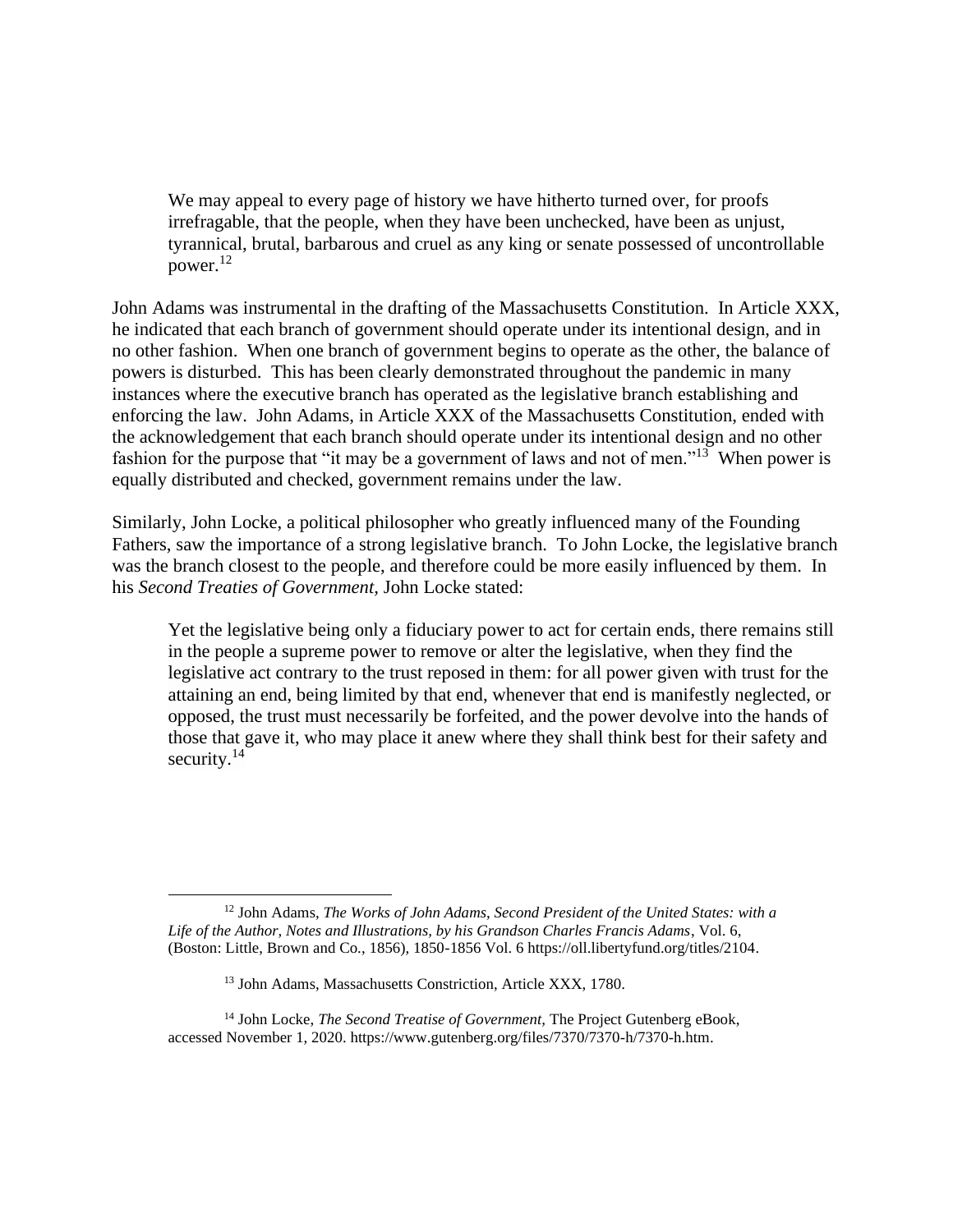Even before Locke, yet another political philosopher instrumental in influencing the American Founders was Samuel Rutherford. In 1644, he published a book entitled, *Lex Rex*, simply meaning, "the law is king."<sup>15</sup>

However, in virtually every state where governors have issued emergency executive orders, legal challenges have been raised. One example is found in Michigan, in which a healthcare provider challenged Governor Whitmer's Executive Order No. 2020-17 which, "prohibited healthcare providers from performing nonessential procedures."<sup>16</sup> The governor attempted to do this by extending and reinstating her order three times before it was eventually brought before the Michigan Supreme Court. Upon review, the Michigan Supreme Court unanimously held that the governor did not have the power to extend or renew the emergency past its original expiration.<sup>17</sup> In reaching its decision, the Court also declared that the Emergency Powers of the Governor Act "violated the Michigan Constitution because it delegated to the executive branch the legislative powers of state government and allowed the executive branch to exercise those powers indefinitely."<sup>18</sup>

In my own state of Oregon, Governor Brown issued orders governing both Thanksgiving and Christmas. Her orders consisted of "limiting social get-togethers (indoors and outdoors) to no more than six people, total, from no more than two households."<sup>19</sup> Violators of this mandate could face up to 30 days in jail and a \$1,250.00 fine.<sup>20</sup> One can only imagine whether legislatures would ever be brazen enough to pass such a law. Certainly, if the legislature were to convene, people from across the state could at least provide input, and no doubt some sort of compromise could be implemented.

I would argue that maintaining the Rule of Law requires active participation by the legislature. Unfortunately, many governors and state legislatures have ignored the principles established by our Founders and even their predecessors. These principles were intended to protect against unfettered power. Throughout the COVID-19 pandemic, many governors were acting "as the

<sup>17</sup> Ibid., 1.

<sup>18</sup> Ibid., 2.

<sup>19</sup> Jason Dudash, "How Oregon's Governor Became the Latest Poster Child for Covid-19 Tyranny," *The Daily Signal,* November 18, 2020, https://www.dailysignal.com/2020/11/18/howoregons-governor-became-the-latest-poster-child-for-covid-19-tyranny.

<sup>15</sup> Ligonier Ministries, "Lex Rex," *5 Minutes in Church History*, accessed November 1, 2020, https://www.5minutesinchurchhistory.com/lex-rex/.

<sup>16</sup> *Midwest Institute of Health, PLL v. Governor,* 161492 (2020).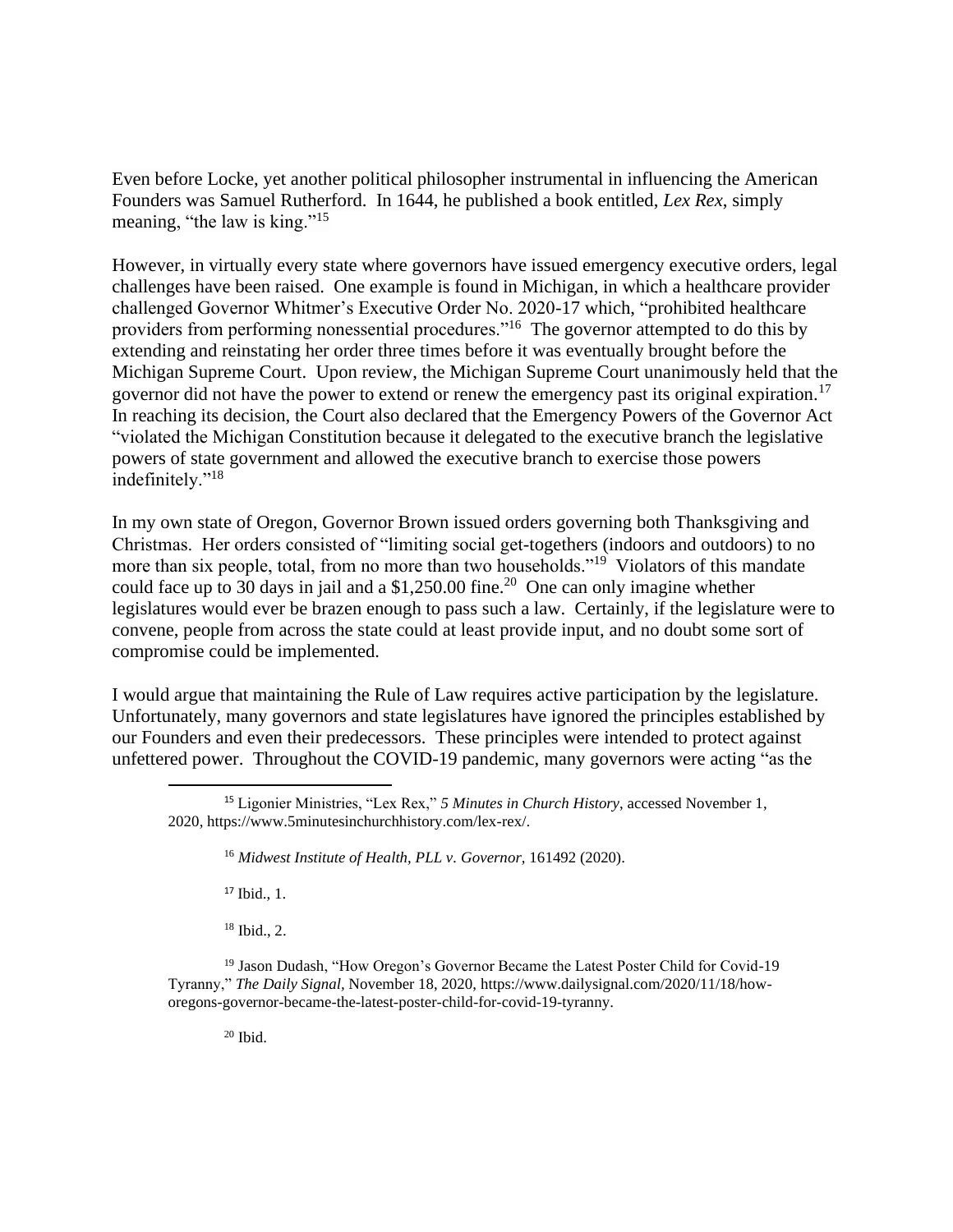law," as opposed to "under the law." In many instances, executive orders are still pending, and no one knows when they will end. Rutherford, Locke, Adams, Madison, and Hayek, all warned of, and we are now seeing the harm, when all power is consolidated by ceding unfettered authority to governors. No longer does the law rule, but individuals. Sadly, *rex lex.*

# **The Absence of Checks and Balances Transforms the Rule of Law into Slips and Slides**

Throughout the COVID-19 pandemic, many governors were given the ability to "suspend existing statutes or effectively create new laws,"<sup>21</sup> and in many cases, the power to choose when the emergency will end.<sup>22</sup> These governors have singlehandedly decided who is "essential" and "nonessential," as well as what businesses would close, when they would they close, and for how long they must stay closed. The only way to protect the Rule of Law, besides a rigorous application of the separation of powers, is to also uphold checks and balances. Again, most state constitutions recognize and have incorporated checks and balances within their own constitutional framework. An example of one state enforcing checks and balances is Pennsylvania. In that state, the County of Butler sued the Governor of Pennsylvania on the grounds that the emergency orders violated a number of constitutional rights and lacked any sort of accountability under checks and balances. The County argued:

There is no question that our founders abhorred the concept of one-person rule. They decried government by fiat. Absent a robust system of checks and balances, the guarantees of liberty set forth in the Constitution are just ink on parchment. There is no question that a global pandemic poses serious challenges for governments and for all Americans. But the response to a pandemic (or any emergency) cannot be permitted to undermine our systems of constitutional liberties or the system of checks and balances protecting those liberties. Here, Defendants are statutorily permitted to act with little, if any, meaningful input from the legislature. For the judiciary to apply an overly deferential standard would remove the only meaningful check on the exercise of power.<sup>23</sup>

The Pennsylvania Court entered judgement in favor of the Plaintiffs, concluding that:

Even in an emergency, the authoring of government is not unfettered. The liberties protected by the Constitution are not fair-weather freedoms—in place when times are good but able to cast aside in times of trouble. There is no question that this Country has faced, and will face emergencies of every sort. But the solution to a national crisis can

<sup>21</sup> National Conference of State Legislatures.

<sup>23</sup> *County of Butler v. Thomas W. Wolf*, 20.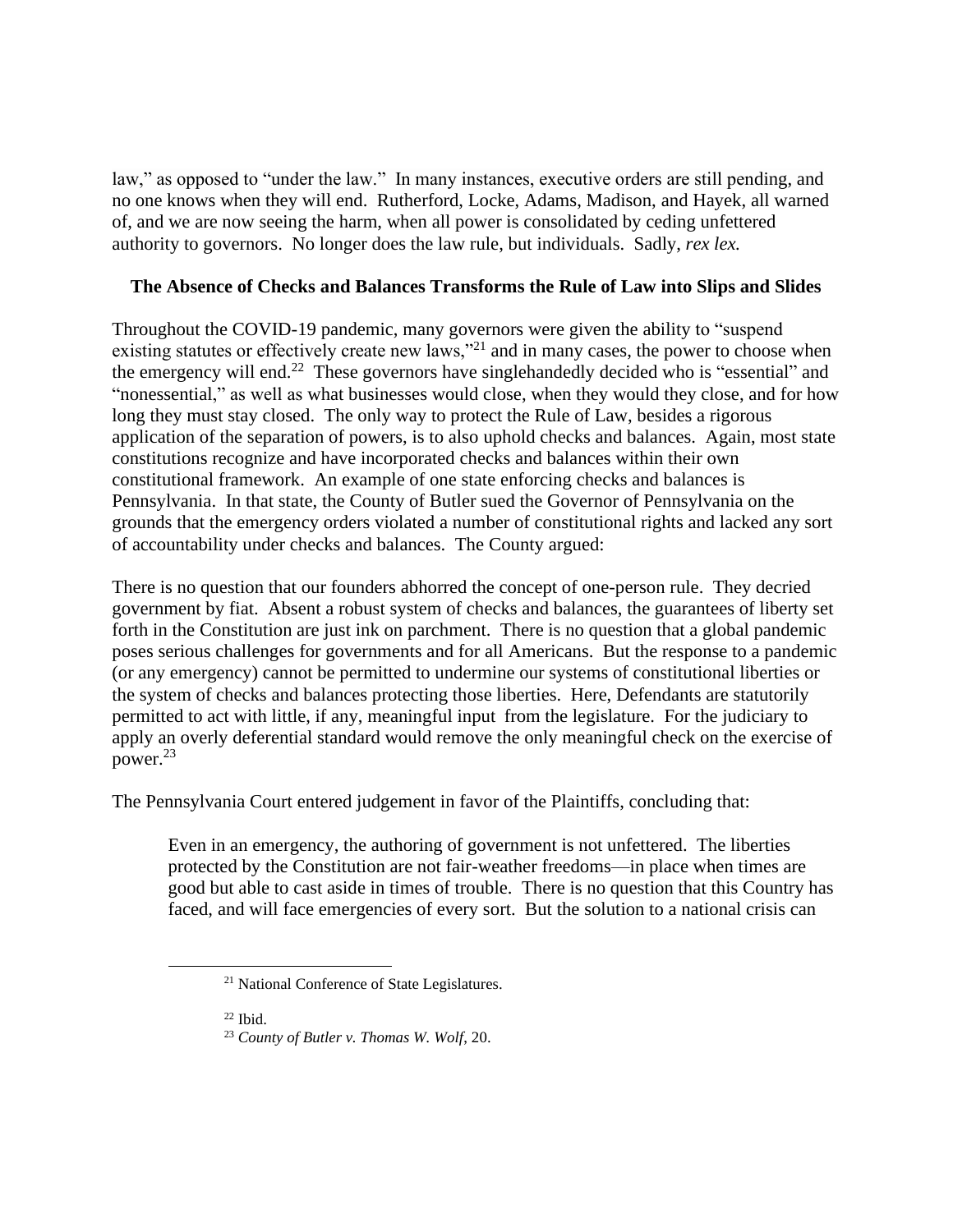never be permitted to supersede the commitment to individual liberty that stands as the foundation of the American experiment. $^{24}$ 

When unfettered authority is exercised it absolves checks and balances, which exist to protect the liberty of citizens.

# **The Unequal Application of Executive Orders Demonstrates the Absence of the Rule of Law**

Perhaps the most glaring example of what occurs when the Rule of Law is abandoned, is the unequal application of a ruler's edict, in this case emergency orders, to the citizens of their state. Again, Hayek recognized:

Under the Rule of Law the government is prevented from stultifying individual efforts by *ad hoc* action. Within the known rules of the game the individual is free to pursue his personal ends and desires, certain that the power of the government will not be used deliberately to frustrate his efforts.<sup>25</sup>

The Rule of Law as described by Hayek protects men and women against the government choosing who will be impacted by the law under the government's prerogative. The Rule of Law is intended to protect an individual or business from being discriminated against by the government. It prohibits one person benefitting over another, simply because the executive prefers the former over the latter. However, one of the most significant outcries against unfettered executive power has been the biased application of the law and the prejudice at the whims of the governor or its agency choosing one citizen, or group of citizens, over another. In no manner has this been more significantly demonstrated than executive orders applied to religious worshippers. In the Supreme Court case of *Calvary Chapel Dayton Valley v. Steve Sisolak, Governor of Nevada,<sup>26</sup>* Calvary Chapel sued the governor of Nevada for allowing certain businesses to open at 50% capacity while keeping churches at a maximum capacity of 50 people regardless of the size of the building. Justice Alito, in his dissent, pointed out:

The Constitution guarantees the free exercise of religion. It says nothing about the freedom to play craps or blackjack, to feed tokens into a slot machine, or to engage in any other game of chance. But the Governor of Nevada apparently has different priorities. Claiming virtually unbounded power to restrict constitutional rights during the COVID–19 pandemic, he has issued

<sup>26</sup> *Calvary Chapel Dayton Valley v. Steve Sisolak, Governor of Nevada,* No. 19A1070, 1.

<sup>24</sup> Ibid., 65,66

<sup>25</sup> *The Road to Serfdom*, 73.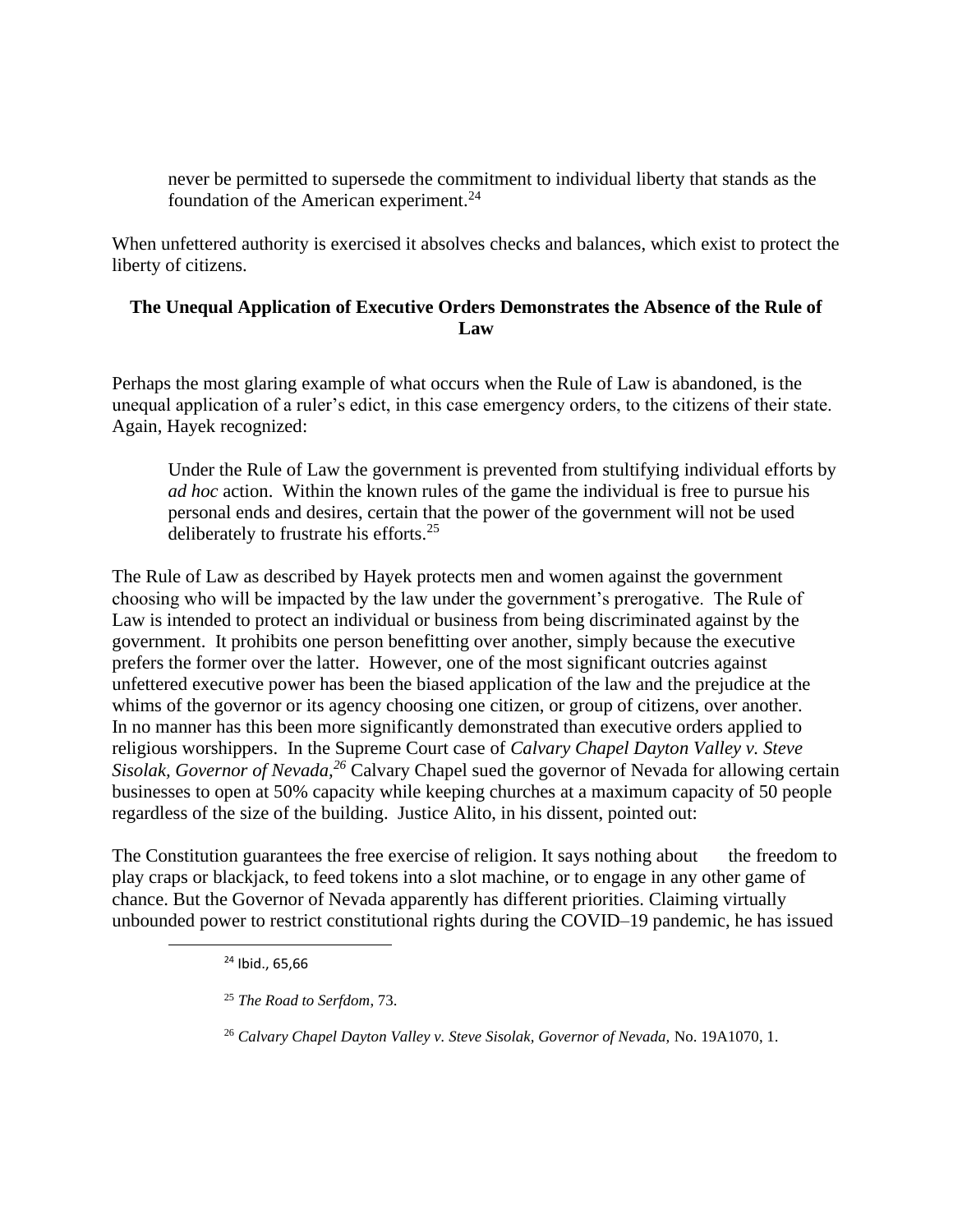a directive that severely limits attendance at religious services. A church, synagogue, or mosque, regardless of its size, may not admit more than 50 persons, but casinos and certain other favored facilities may admit 50% of their maximum occupancy— and in the case of gigantic Las Vegas casinos, this means that thousands of patrons are allowed.<sup>27</sup>

Hayek warned that when government becomes the planner for people, it ultimately leads to arbitrary and discriminatory application. He indicated that government planners and their version of the law:

must provide for the actual needs of people as they arise and then choose deliberately between them. It must constantly decide questions which cannot be answered by formal principles only, and, in making these decisions, it must set up distinctions of merit between the needs of different people.<sup>28</sup>

The case of *Calvary Chapel* ends on a high note in Justice Gorsuch's dissent, in which he reiterates that the Bill of Rights is the ultimate rule of law under which all governments must operate. In his dissent, Justice Gorsuch set forth his now famous quote:

In Nevada, it seems, it is better to be in entertainment than religion. Maybe that is nothing new. But the First Amendment prohibits such obvious discrimination against the exercise of religion. The world we inhabit today, with a pandemic upon us, poses unusual challenges. But there is no world in which the Constitution permits Nevada to favor Caesars Palace over Calvary Chapel.<sup>29</sup>

When rulers create the law, they often consider themselves above the law. This is perhaps the most egregious form of unequal application of the law. Many of the most stringent governors across the United States have demonstrated that their own orders do not apply to themselves. The Heritage Foundation provides a detailed list of these violations.<sup>30</sup>

Finally, simple economic outcomes demonstrate the unequal effect the governors' orders have had on the citizens of their states. In an article by NBC NEWS, "A Tale of Two Pandemics: Big-box Store Rake in Record Profits While Small Businesses Fold," the title says it all. Governors have shut down small businesses but allowed giant retail stores to experience all-time record sales. According to the article referenced above, Target has experienced a 24% increase

<sup>27</sup> Ibid., 1.

<sup>28</sup> Hayek, *The Road to Serfdom,* 75.

<sup>29</sup> *Calvary Chapel Dayton Valley*, 1.

 $30$  The Heritage Foundation, "COVID Hypocrisy: Policymakers Breaking Their Own Rules," The Heritage Foundation, February 10, 2021, https://www.heritage.org/datavisualizations/public-health/covid-hypocrisy-policymakers-breaking-their-own-rules/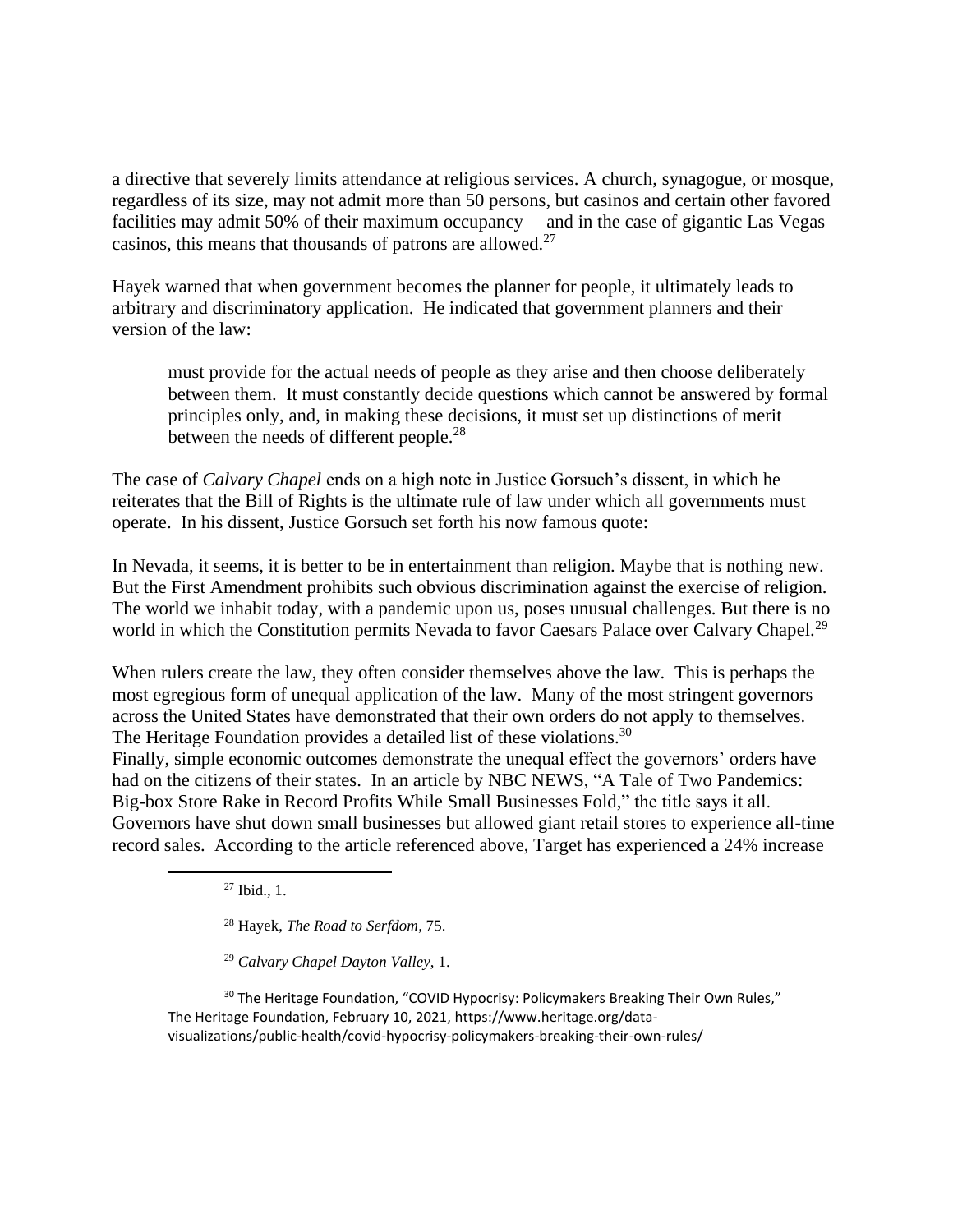compared to the past year during the beginning months of the pandemic, and Walmart experienced a 97% increase of online sales during that same time.<sup>31</sup> Unfortunately, the American Bankruptcy Institute projects that in 2020 the total number of small businesses filing for bankruptcy will increase by 36% as compared to the year before.<sup>32</sup> None of this should surprise us. Hayek recognized:

There can be no doubt that planning necessarily involves deliberate discrimination between particular needs of different people and allowing one man to do what another must be prevented from doing. It must lay down by a legal rule how well-off particular people shall be and what different people are to be allowed to have and do.<sup>33</sup>

Some may argue that in many instances the executive powers are a result of the democratic process, and therefore, represent the will of the people. However, Hayek addressed this argument noting that the use of the democratic process to bestow executive power can result in tyranny; no different than tyranny achieved through force.<sup>34</sup> Hayek explains that this argument entirely confuses the meaning of the "rule of law." The Rule of Law does not mean that so long as the legislature, or in this case the executive, is given the power to do something, that it is perfectly acceptable for them to carry out their desires. Hayek noted:

By giving the government unlimited powers, the most arbitrary rule can be made legal; and in this way a democracy may set up the most complete despotism imaginable.<sup>35</sup>

## **The Road to Freedom**

What is to be done? Certainly, the states as laboratories for democracy can be looked to as examples of how to preserve the Rule of Law and individual liberties. Certainly, states such as South Dakota where a lockdown was never administered and businesses equally remained open, as compared to states such as Oregon, demonstrate how emergency powers can be appropriately managed. The easiest way to fix the broken system is to require active legislative participation and oversite. It is not enough for an emergency statute to proclaim: "emergency powers granted

<sup>35</sup> Ibid., 83.

<sup>31</sup> Leticia Miranda, "A Tale of Two Pandemics: Big-Box Stores Rake in Record Profits While Small Businesses Fold," NBCUniversal News Group, August 20, 2020,

https://www.nbcnews.com/business/consumer/tale-two-

pandemics-big-box-stores-rake-record-profits-while-n1237464.

<sup>32</sup> Miranda, "A Tale of Two Pandemics."

<sup>33</sup> *The Road to Serfdom*, 78.

<sup>34</sup> Hayek, *The Road to Serfdom*, 82.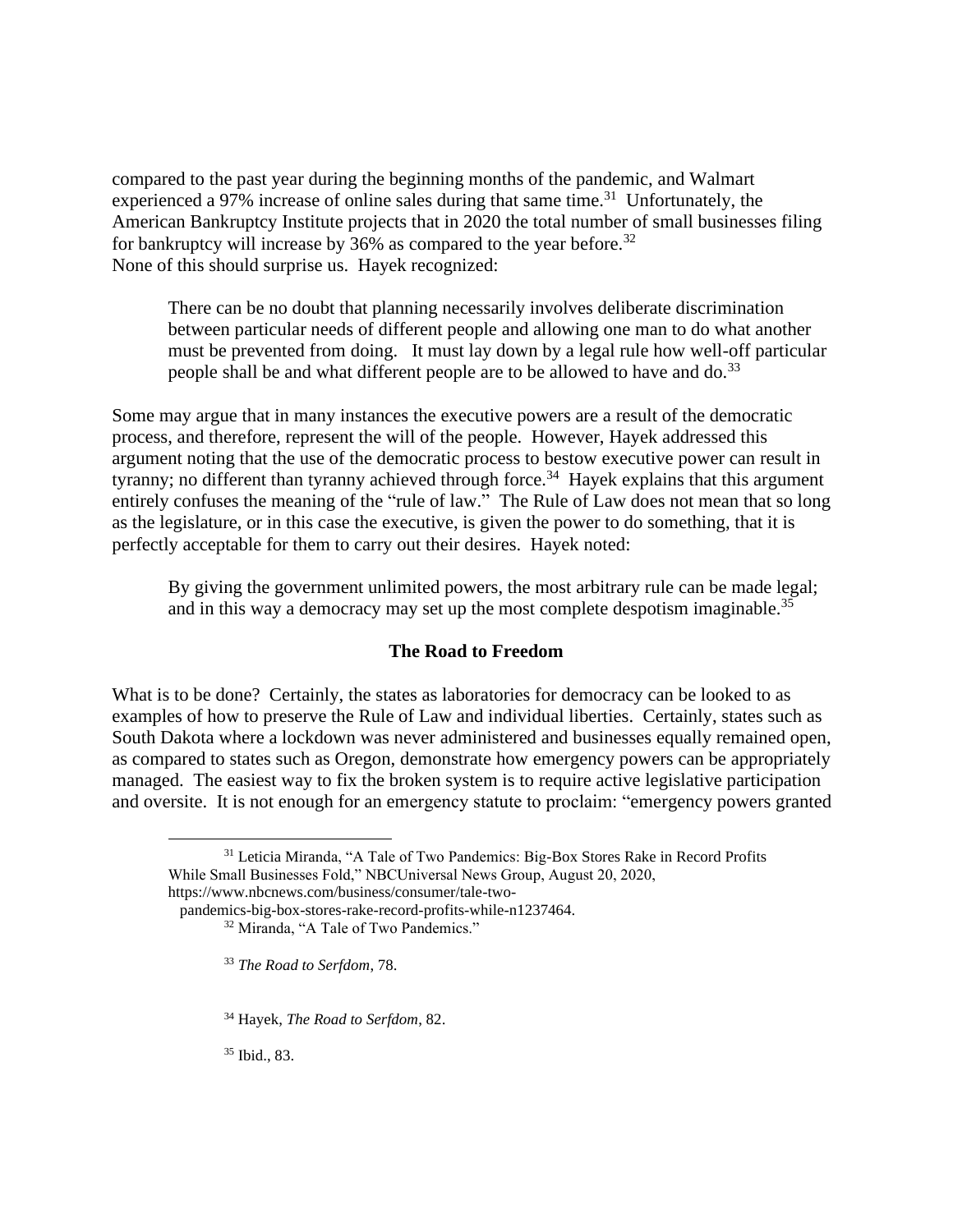to the governor shall be terminated by proclamation of the governor or by joint resolution of the Legislative Assembly."<sup>36</sup> If the legislative assembly never meets, this does not occur. Time limitations should be imposed in the statutes requiring the legislatures to meet. Representatives are voted into House legislatures to represent the needs of their respective districts. Citizens vote for representatives with the understanding that they will be their voice and access is much easier to representatives than to the governor.

Strict time periods should be imposed as it relates to the existence of an emergency. For instance, states such as Kansas, California, Minnesota, South Carolina, and Washington, have limitation on the number of days governors are allowed to operate under emergency powers. $37$ An example of legislation is the Kansas statutes, which govern the emergency power and states:

No state of disaster emergency may continue for longer than 15 days unless ratified by concurrent resolution of the legislature, with the single exception that upon specific application by the governor to the state finance council and an affirmative vote of a majority of the legislative members thereof, a state of disaster emergency may be extended once for a specified period not to exceed 30 days beyond such 15-day period. Kan. Stat. Ann. § 48-924.<sup>38</sup>

The inclusion of these types of time limitations on governors provides for direct legislative oversight and preserves the separation of powers doctrine and checks and balances. No one person or agency should make individual decisions impacting the lives of American citizens. No one person or a few should decide whether churches and schools should be opened or closed; whether small businesses should be shut down; and who should be left open. All of these issues should be governed by the legislative process in which people have direct access and the ability to hold their leaders accountable.<sup>39</sup> In summary, a few ideas that would preserve and widen the path to freedom are below:

- 1. Executive powers be limited to actual emergencies. An emergency should be narrowly defined and never have an unlimited tenure, so long as a governor declares the emergency exists.
- 2. Executive powers must be limited in duration. They should have automatic expiration dates of no more than 30 days.

<sup>37</sup> Ibid.

<sup>36</sup> National Conference of State Legislatures.

<sup>&</sup>lt;sup>39</sup>Elkhorn Church, et al v. Katherine Brown Governor of the State of Oregon, Case # 20CV17482.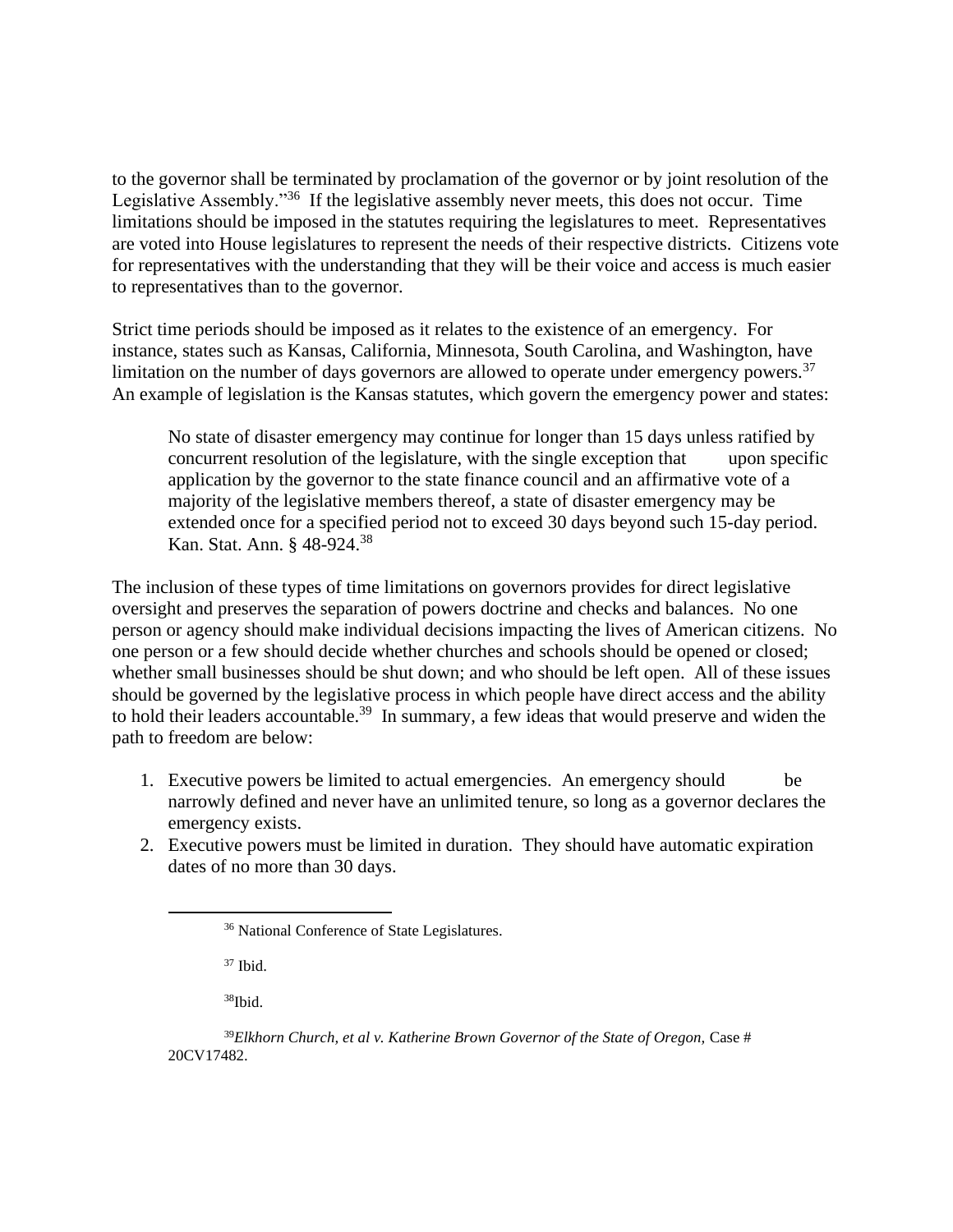- 3. The Legislature should be actively involved in oversight and must vote to approve executive authority every 30 days.
- 4. There should be citizen input and the ability to file actions in courts by citizens to preserve and uphold their own constitutional and civil liberties as it relates to an individual's life being directly impacted, either through a child not being able to attend school or a business being closed.
- 5. If emergency measures are implemented, the executive orders must be applied consistently across all categories of citizen activity.
- 6. Most importantly, any exercise of executive power must acknowledge and respect the fundamental civil rights of freedom of religion and freedom of speech. Churches hold a higher place, than casinos or big block stores.

Our nation has lost its innocence in many ways as a result of the pandemic. We should not be surprised that individuals who are given unfettered power wield that power in a manner that often causes more harm than the "emergency," under which they are operating. Our predecessors warned us of this conduct. Hayek, in more recent times, does perhaps one of the best jobs of setting forth how unfettered executive power strips individuals of their civil liberties. We should not let the pandemic pass without careful consideration as to how to protect our individual liberty. We have been awakened to the abuses that can occur under emergency powers. Fortunately, we have the tools to correct the mistakes that have been made by many states' governors. While there is time, we should consider what has happened to us and continue to build a society that is safer, stronger, and still free. That requires as a foundation stone the dedication to the Rule of Law.<sup>40</sup>

<sup>40</sup> Thanks, Dad, for your input and painstaking editing.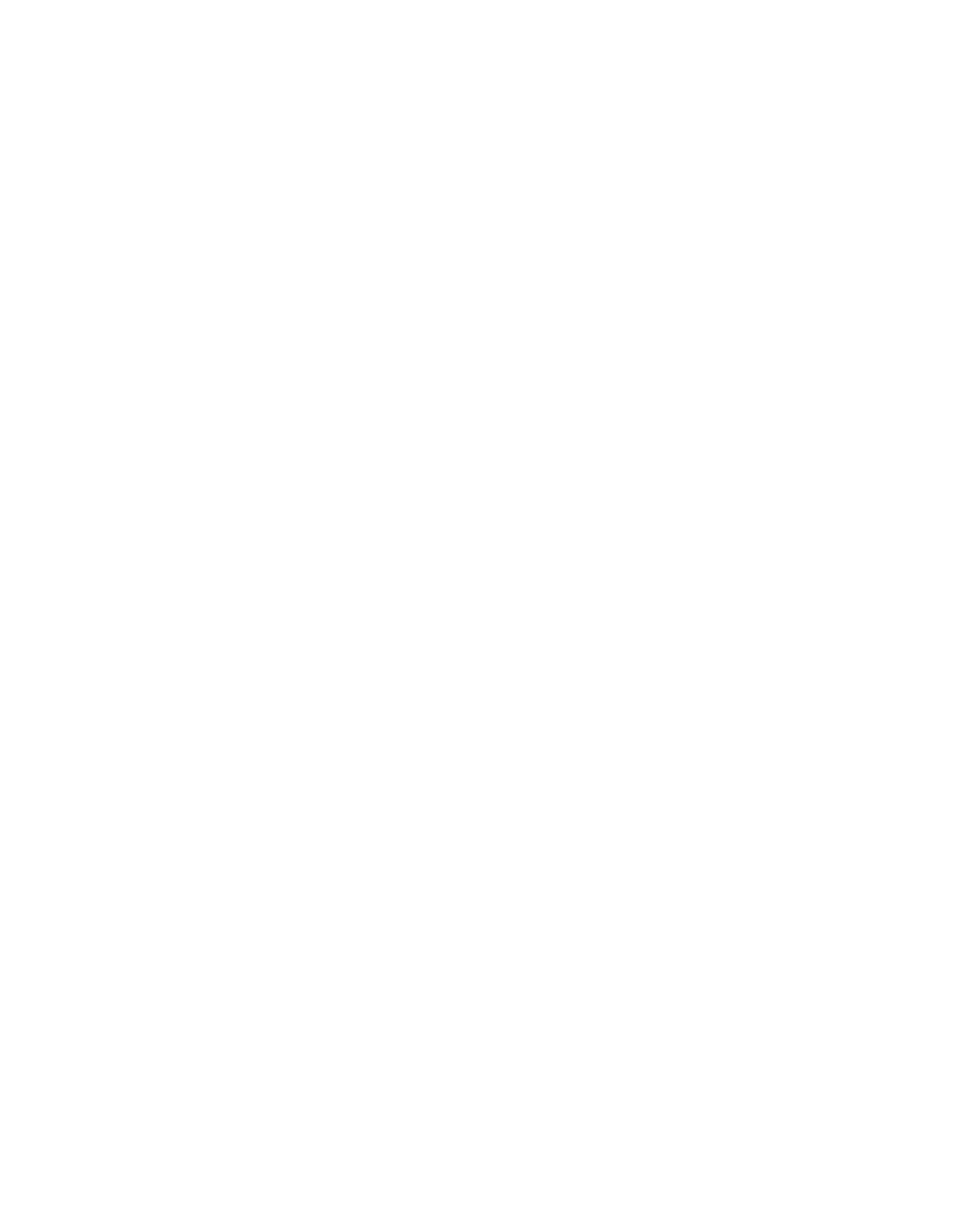# **Bibliography**

- Adams, John, and Charles Francis Adams. *The Works of John Adams, Second President of the United States: With a Life of the Author, Notes and Illustrations*. Vol. 6. Boston: Little, Brown, 1850- 1856.
- Dudash, Jason. "How Oregon's Governor Became the Latest Poster Child for Covid-19 Tyranny." *The Daily Signal,* November 18, 2020. https://www.dailysignal.com/2020/11/18/how-oregonsgovernor-became-the-latest-poster-child-for-covid-19-tyranny/
- "Federalist Papers No. 51." Bill of Rights Institute, March 8, 2015. https://billofrightsinstitute.org/founding-documents/primary-source-documents/the-federalistpapers/federalist-papers-no-51/.
- Foundation, The Heritage. "COVID Hypocrisy: Policymakers Breaking Their Own Rules." COVID Hypocrisy: Policymakers Breaking Their Own Rules | The Heritage Foundation. Accessed February 12, 2021. https://www.heritage.org/data-visualizations/public-health/covid-hypocrisypolicymakers-breaking-their-own-rules/.
	- Hayek, Friedrich A. Von. *The Road to Serfdom*. Chicago: University of Chicago Press, 1994.
- Locke, John. *The Second Treatise of Government.* The Project Gutenberg eBook. Accessed November 1, 2020. https://www.gutenberg.org/files/7370/7370-h/7370-h.htm.
- Ministries, Ligonier. "Lex Rex." *5 Minutes in Church History*. Accessed November 1, 2020. https://www.5minutesinchurchhistory.com/lex-rex/.
- Miranda, Leticia. "A Tale of Two Pandemics: Big-Box Stores Rake in Record Profits While Small Businesses Fold." NBCUniversal News Group, August 20, 2020. https://www.nbcnews.com/business/consumer/tale-two-pandemics-big-box-stores-rake-recordprofits-while-n1237464.
- National Conference of State Legislatures. "Legislative Oversight of Emergency Executive Powers." Accessed November 1, 2020. https://www.ncsl.org/research/about-state-legislatures/legislativeoversight-of-executive-orders.aspx.
- Office of the Governor State of Oregon. *Executive Order No. 20-12.,* 8 https://govsiteassets.s3.amazonaws.com/jkAULYKcSh6DoDF8wBM0\_EO%2020-12.pdf